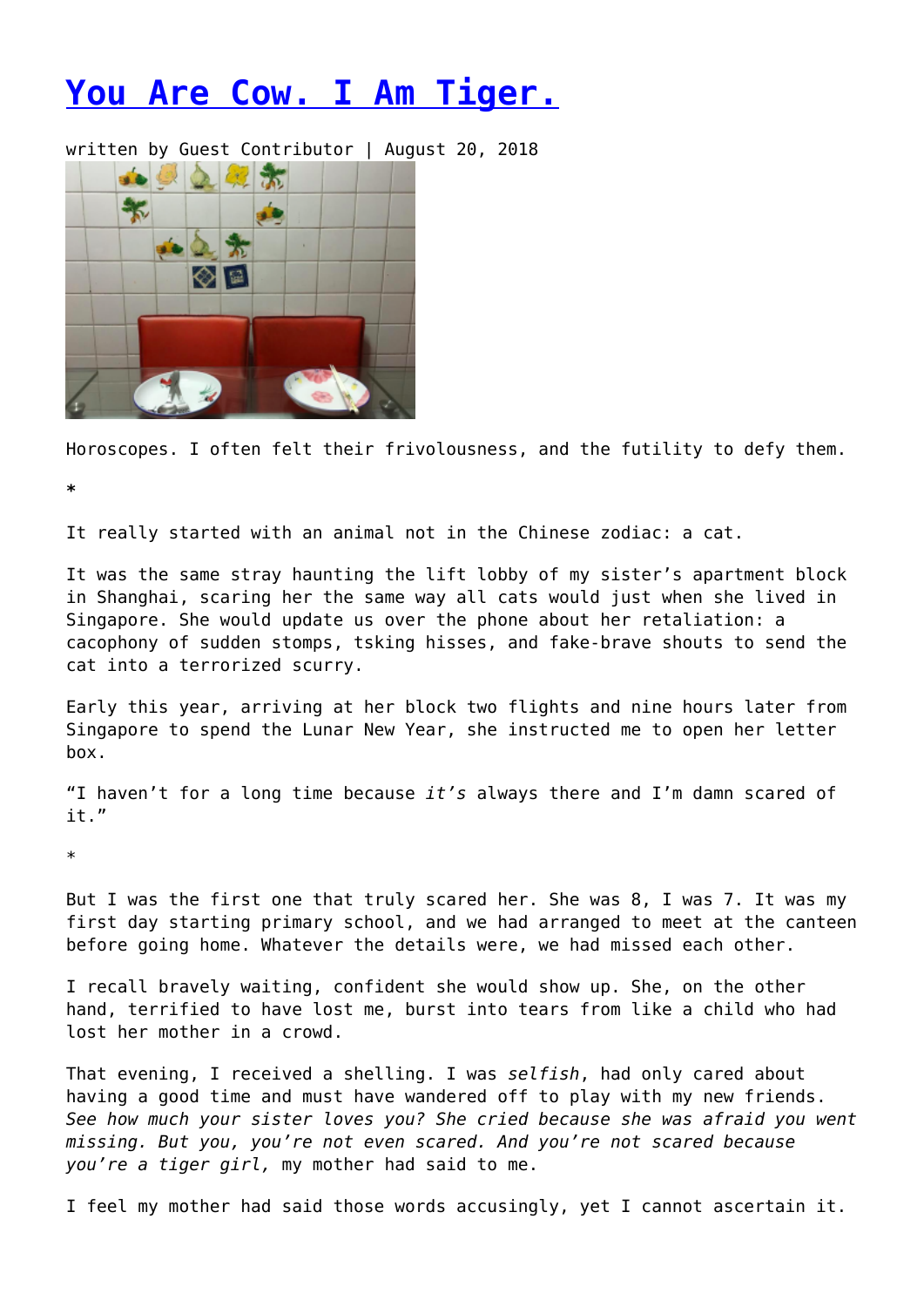Aren't accusations expressed with exceptional conviction to mask some doubt? Yet, there was no doubt I am a Tiger. My inability to show fear or understand danger caused others to feel precisely what I lacked.

\*

Regardless of the field it ends up, a cow contents with the steadiness of grazing tabled in its schedule.

\*

My sister became a teacher. She had the tenacity to excel in an occupation of demanding stakeholders: over-reactive Heads and defensive colleagues embittered by parents and their demands. She was meticulous in the cycle of marking, and marking corrections, the patience of repeating the same curriculum to new students.

I became a writer and an artist.

\*

In secondary school, I cavorted with boys in parks and staircases, shoplifted clothing and makeup, failed Math, and panicked over missed periods. They were the traits of the week, clockwork like how as my sister went to church every Sunday.

One day, my father pulled me aside: One day we will be gone. You have to protect your sister, look at how innocent she is. You're the *clever* one.

Even as a teenager tired of excessive attention and parental precautions, I wondered: Who is going to protect me?

\*

What is one animal's predator is a human's prey. Surely tigers are also hunted.

\*

In folklores and fables, the Tiger begins sly, *seemingly* clever but in the end, the mouse, the hare, or the hunter always manages to outsmart it.

\*

In the clichés of a caring teacher or the nurturing older sibling, people expect my sister to be matronly.

Instead, she has dark wide eyes, a face sharpened from boniness. To hide her thin frame, she compounds herself with heavy opulent coats: boy ball blue, yeti shag, camel sleeks, shouting pink. She looks cold and rich. Untouchable.

When she speaks, her voice is clear: precise, metered as though she is too, measuring you in her message. A seizing up of.